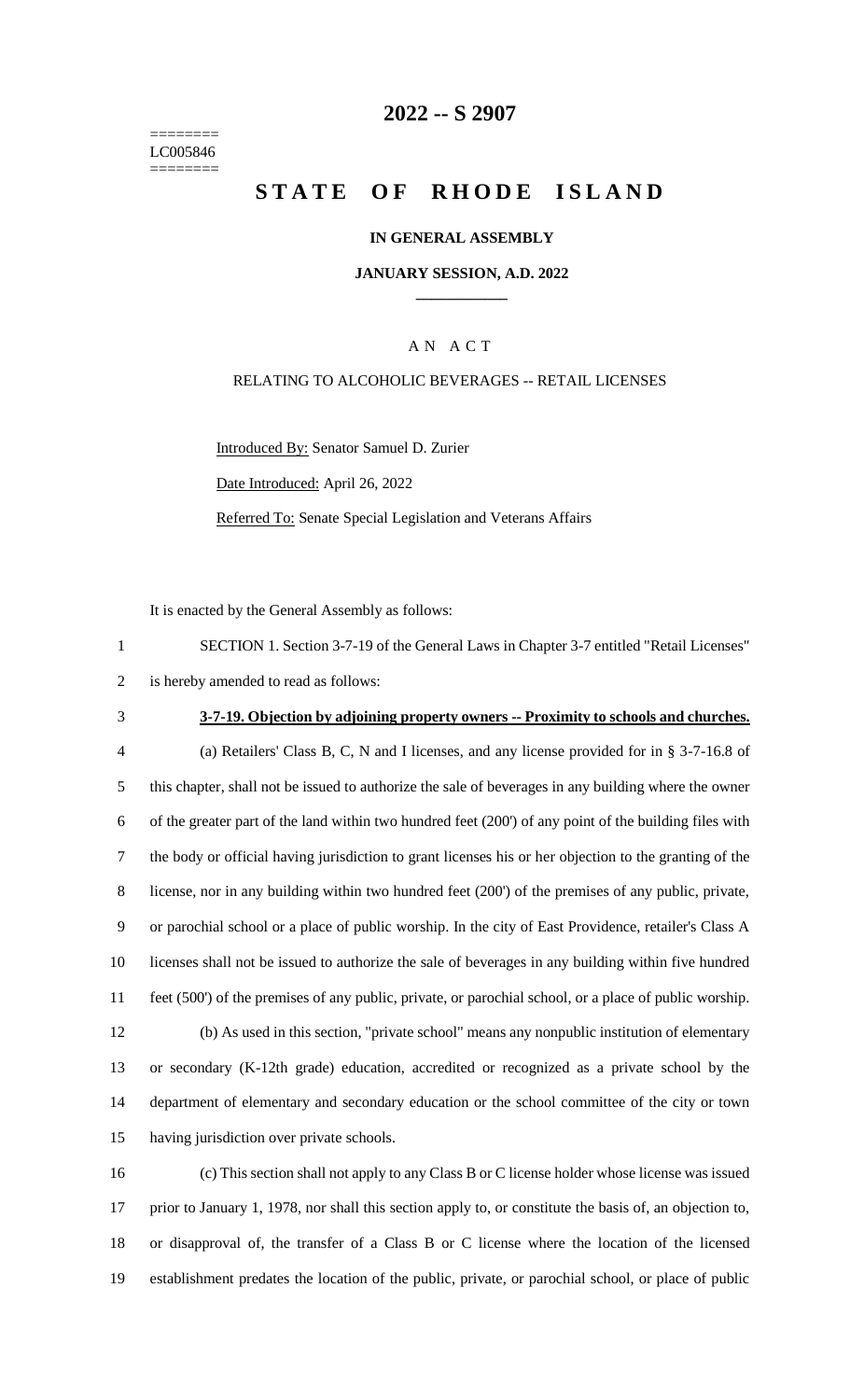- worship.
- 2 (d)(1) Notwithstanding the provisions of this section, the board of licenses of the city of Providence shall, after application, have the authority to exempt from the provisions of this section any proposed retailer Class B, C, or I license intended to be located within the following described area(s) in the city of Providence: (A) Beginning at a point, that point being the intersection of the southerly line of Smith Street and the easterly taking line of Interstate Route 95; Thence running in a general southwesterly direction along the easterly taking line of Interstate Route 95 to the center line of Kingsley Avenue; Thence turning and running northwesterly in part along the southerly line of Kingsley Avenue to its intersection with the southerly line of Harris Avenue; Thence turning and running westerly along the southerly line of Harris Avenue to its intersection with the southerly line of Atwells Avenue; Thence turning and running easterly along the southerly line of Atwells Avenue to the easterly taking line of Interstate Route 95; Thence turning and running in a general southerly and southeasterly direction along the easterly taking line of Interstate Route 95 to the center line of Pine Street; Thence turning and running northeasterly along the northerly taking line of I-195 to its intersection with the northerly taking line of I-195; Thence turning and running northeasterly along the northerly taking line of I-195 to its intersection with the westerly shore line of the Providence River; Thence turning and running northerly along the westerly shore line of the Providence River to its intersection with the southerly line of Crawford Street; Thence running northwesterly across Dyer Street to the intersection of the westerly line of Dyer Street to the southerly line of Custom House Street; Thence running northerly in part along the southerly line of Dyer Street and in part along the westerly line of Market Square to its intersection with the westerly line of Canal Street; Thence turning and running northerly along the westerly line of Canal Street to its intersection with the southerly line of Smith Street; Thence turning and running westerly along the southerly line of Smith Street to the point and place of beginning. (B) Beginning at a point, that point being the intersection of the westerly line of Brook Street and the northerly line of Wickenden Street; Thence running in a general westerly direction along the northerly line of Wickenden Street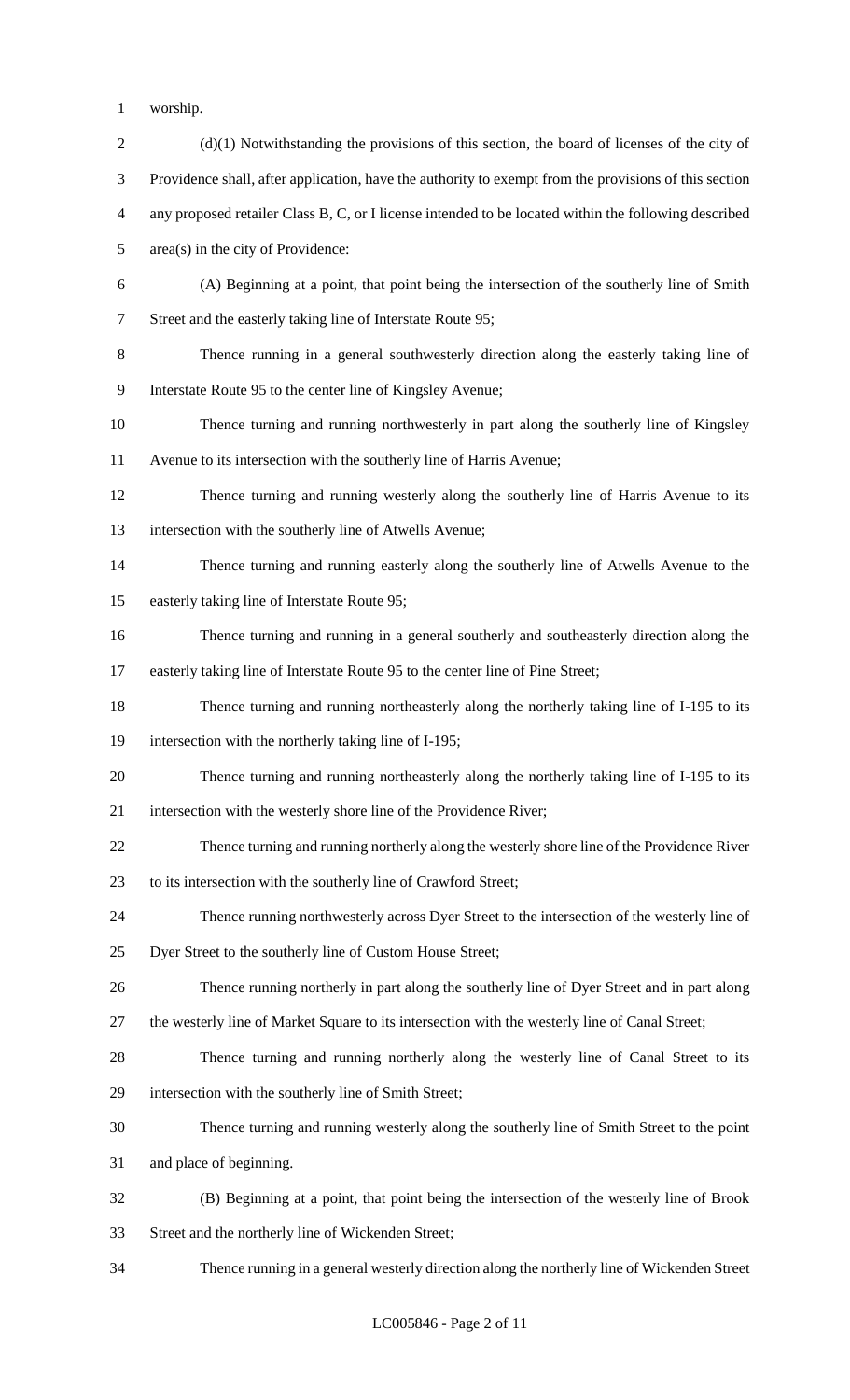- to the intersection of Wickenden Street and Benefit Street;
- Thence running in a general northerly direction along the easterly line of Benefit Street to the intersection of Benefit Street and Sheldon Street;
- Thence turning and running in an easterly direction along the southerly line of Sheldon 5 Street to the intersection of Sheldon Street and Brook Street;
- Thence turning and running in a general southerly line to the intersection of Brook Street and Wickenden Street that being the point of beginning.
- (2) Notwithstanding the provisions of this section, the board of licenses of the city of Newport shall, after application, have authority to exempt from the provisions of this section any proposed retailer Class B license intended to be located within the following described area in the city of Newport:
- Beginning at a point, that point being the intersection of the southerly line of Broadway and the easterly line of Courthouse Square;
- Thence running in a general northeasterly direction along the southerly line of Broadway a distance of one hundred and two feet (102') to a point at the southeasterly corner of land now or 16 formerly owned by the Newport Historical Society;
- Thence turning and running in a southeasterly direction ninety-eight and nine-tenths feet (98.9') along the southwesterly border of land now or formerly owned by the Newport Historical Society;
- Thence turning and running in a southwesterly direction one hundred and twelve feet (112') to Courthouse Street; and
- Thence turning and running in a generally northwesterly direction along Courthouse Street for a distance of ninety feet (90') to the point and place of beginning.
- (3) Notwithstanding the provisions of this section, the board of licenses of the town of Warren shall, after application, have the authority to exempt from the provisions of this section any proposed retailer Class B, C, or I license intended to be located within any zoning district in the town of Warren which is designated as a limited business district or as a general business district pursuant to the zoning ordinance of the town of Warren.
- (4) Notwithstanding the provisions of this section, the board of licenses of the town of Bristol shall, after application, have the authority to exempt from the provisions of this section any proposed retailer Class B license intended to be located on lot 34 of tax assessors plat 10 of the Bristol tax assessors map as of December 31, 1999, including that portion of the public sidewalk contiguous to said lot.
- 

(5) Notwithstanding the provisions of this section, the board of licenses for the city of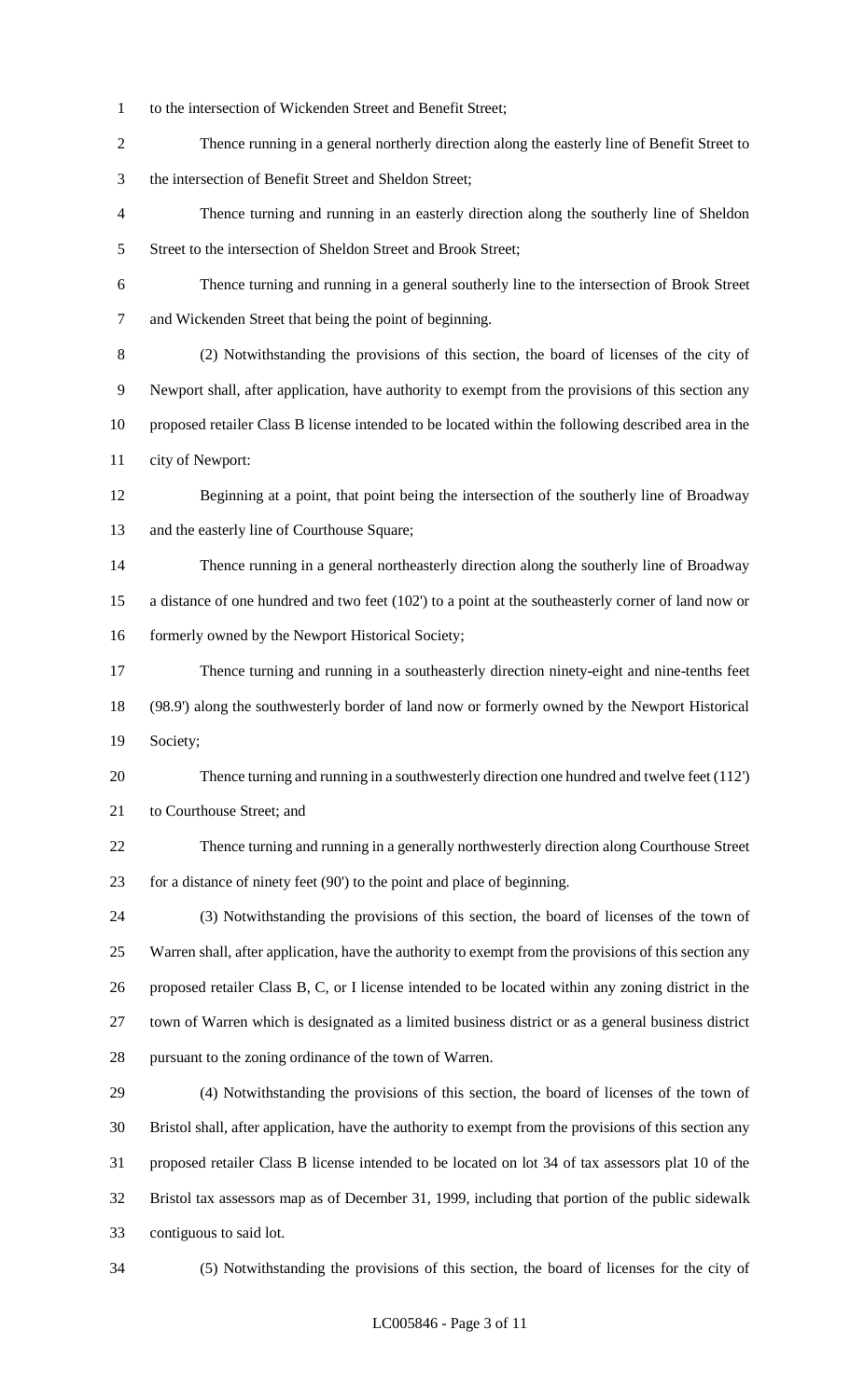Newport shall, after application, have the authority to exempt from the provisions of this section as to places of public worship any proposed sidewalk cafe as defined in the Codified Ordinance of the city of Newport, provided that the applicant be an existing holder of a Retailers' Class B license.

 (6) Notwithstanding the provisions of this section, the board of licenses of the city of Providence shall, after application, have the authority to exempt from the provisions of this section any proposed retailer Class B license intended to be located on lot 131 of tax assessors plat 68 of the Providence tax assessors map as of December 31, 1999 and any proposed retailer Class B license intended to be located on lot 21 of the tax assessors map plat 49 and any proposed retailer class BV license intended to be located on lots 3 and 5 of tax assessors map plat 35 of the Providence tax assessors map as of December 31, 2003.

 (7) Notwithstanding the provisions of this section, the board of licenses of the city of Cranston shall, after application, have the authority to exempt from the provisions of this section any proposed retailer Class B license intended to be located on either lot 160 of tax assessor's plat 9, and/or on lot 152 of tax assessor's plat 9, of the Cranston tax assessor's map as of December 31, 2002; provided, however, as to the subsequent transfer of said Class B license issued by the city of Cranston under this exemption, whether said transfer is attributable to the holder's death or otherwise, any person desiring to become the potential transferee of said Class B license shall comply with those restrictions as to its use (and shall refrain from those activities which result in its reversion) set forth in the city of Cranston Memorandum of Understanding dated May 13, 2003 and, in addition, those requirements applicable to anyone who desires to become a transferee of a validly issued and outstanding Class B license designated for use in any location in the state of Rhode Island. Neither the exemption granted herein nor any future exemption granted hereafter shall be effective until the proposed Class B license and the underlying property owner is certified to be current in the payment of any and all local and state taxes.

 (8) Notwithstanding the provisions of this section, the board of licenses of the city of Pawtucket shall, after application, have the authority to exempt from the provisions of this section any proposed retailer Class B, C, or I license intended to be located within the following described area in the city of Pawtucket:

 Beginning at the point of intersection of Dexter Street and the Central Falls line, then east along the Central Falls line to the Blackstone River, then north along the city boundary on the Blackstone River to the Cumberland line, then west along the Pawtucket city boundary line to I- 95, then south along I-95 to Pine Street, then north on Pine Street to AMTRAK Right of Way, then northwest along the AMTRAK Right of Way to Dexter Street, then north on Dexter Street to the Central Falls line.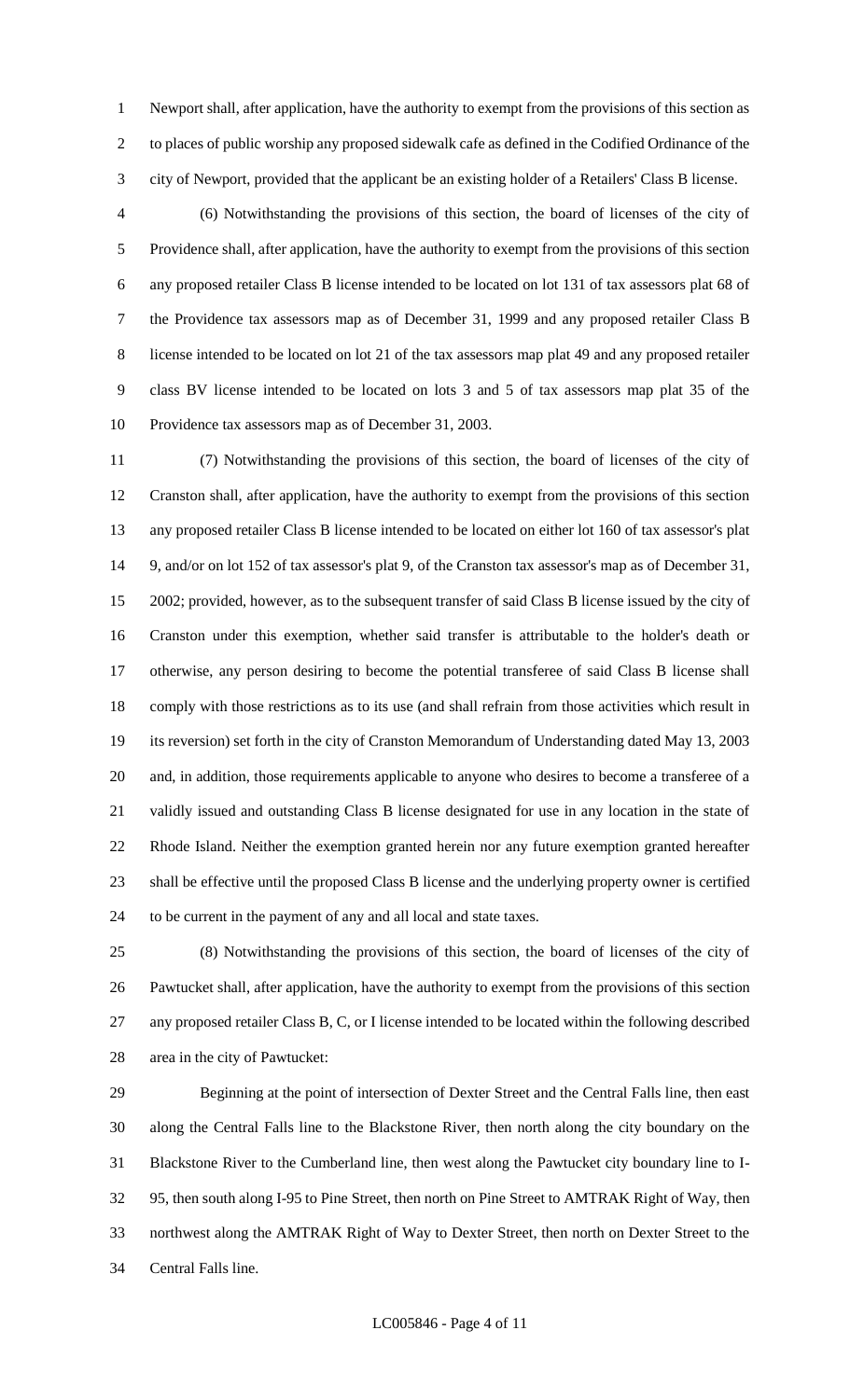(9) Notwithstanding the provisions of this section the town council of the town of Little Compton, after application, is authorized to exempt from the provisions of this section relating to places of worship any class B license limited to malt and vinous beverages intended to be located on Plat 30, Lot 33 of the town of Little Compton tax assessment map existing as of December 31, 2004.

 (10) Notwithstanding the provisions of this section, the board of licenses of the town of Bristol shall, after application, have the authority to exempt from the provisions of this section any proposed retailers' Class B license intended to be located on lots 3, 18, and 19 of tax assessors plat 10 of the Bristol tax assessors map as of December 31, 2007.

 (11) Notwithstanding the provisions of this section the town council of the town of Smithfield, after application, is authorized to exempt from the provisions of this section, any class B, C, or I license intended to be located on Plat 45, Lot 042 of the town of Smithfield, tax assessment map existing as of December 31, 2007; provided, however, said exemption shall apply only to any renewal of any class B, C, or I license issued for use at the said premises located on plat 45, lot 042 as of December 31, 2011. In the event said license is not renewed, then this exemption is hereby repealed in its entirety.

 (12) Notwithstanding the provisions of this section, the board of licenses of the city of Providence shall, after application, have the authority to exempt from the provisions of this section any proposed retailer Class B license intended to be located on plat 13, lots 31 and 32 of the applicable city of Providence tax assessment map.

 (13) Notwithstanding the provisions of this section, the board of licenses of the town of Tiverton shall, after the application, have the authority to exempt from the provisions of this section a proposed retailer's Class BV license for a restaurant located on tax assessor's plat 181, lot 1A.

 (14) Notwithstanding the provisions of this section, the board of licenses of the city of Providence shall, after application, have the authority to exempt from the provisions of this section any proposed retailer's Class B license intended to be located on tax assessor's plat 68, lot 732.

 (15) Notwithstanding the provisions of this section, the board of licenses in the city of Providence shall, after application, have the authority to exempt from the provisions of this section any proposed retailer's Class B license intended to be located on plat 105, lot 489, plat 105, lot 12 and plat 32, lot 232 of the applicable city of Providence tax assessment map.

 (16) Notwithstanding the provisions of this section the city council of the city of Central Falls, shall, after application, have the authority to exempt from the provisions of this section any proposed retailer's Class B license intended to be located on plat 5, lot 188 of the applicable city of Central Falls tax assessment map.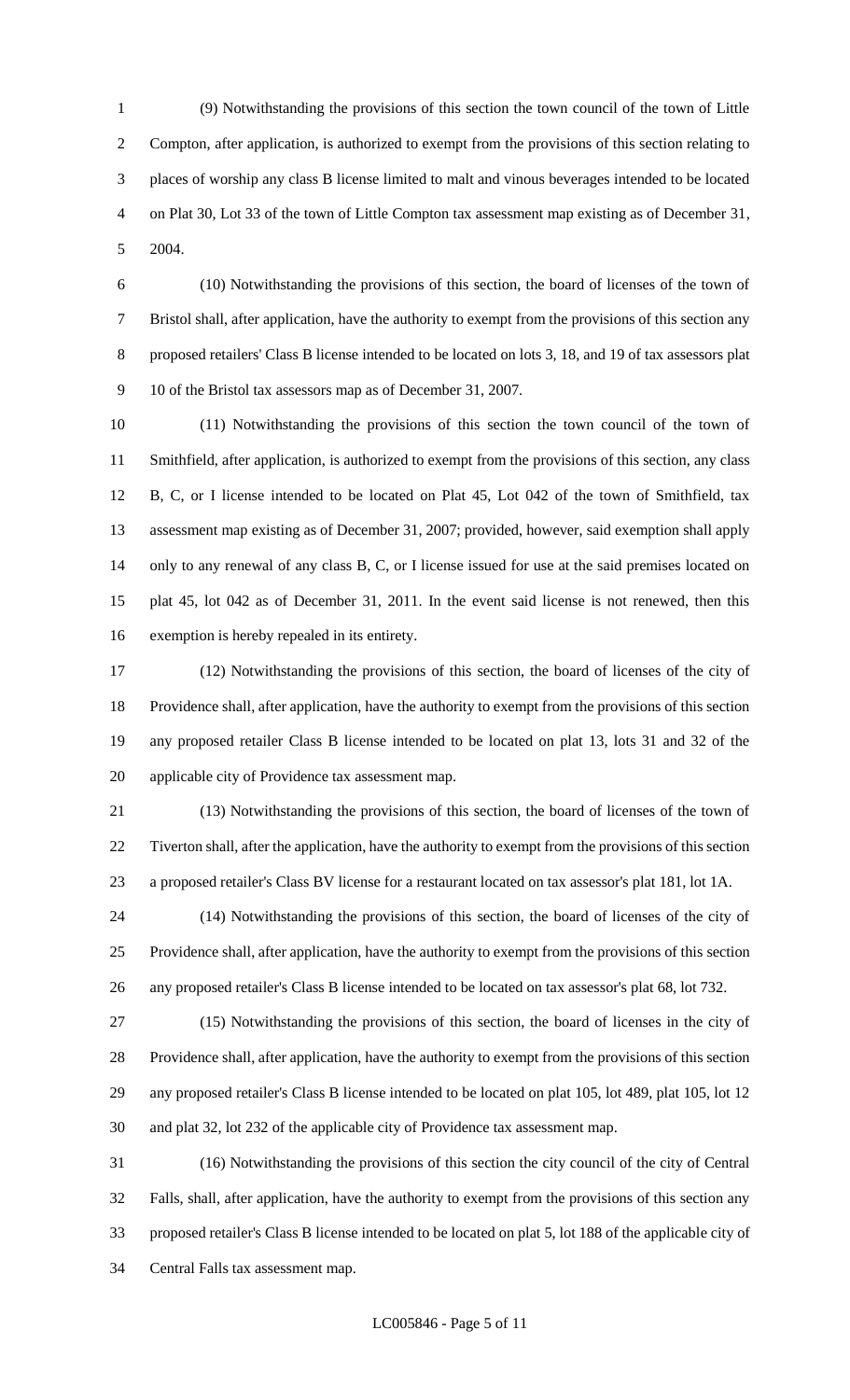(17) Notwithstanding the provisions of this section, the board of licenses of the town of Portsmouth shall, after application, have the authority to exempt from the provisions of this section any proposed retailer's Class B license intended to be located on plat 37, lot 69 of the applicable town of Portsmouth tax assessment map.

 (18) Notwithstanding the provisions of this section, the board of licenses of the town of North Providence shall, after application, have the authority to exempt from the provisions of this section any proposed retailer's Class B license intended to be located on plat 23A, lot 98 of the applicable town of North Providence tax assessment map.

 (19) Notwithstanding the provisions of this section, the board of licenses of the city of Cranston shall, after application, have the authority to exempt from the provisions of this section any proposed retailer's Class B license intended to be located on Plat 11, lot 3558 of the applicable city of Cranston tax assessment map.

 (20) Notwithstanding the provisions of this section, the town council of the town of Smithfield, after application, is authorized to exempt from the provisions of this section, any Class B or C license intended to be located on Plat 6, Lot 54 of the town of Smithfield tax assessors map as of December 31, 2012.

 (21) Notwithstanding the provisions of this section, the board of licenses of the city of Cranston shall, after application, have the authority to exempt from the provisions of this section any proposed retailers class B license intended to be located on tax assessors plat 1, lot 2170 of the applicable city of Cranston tax assessment map as of December 31, 2012.

 (22) Notwithstanding the provisions of this section, the board of licenses in the city of Providence shall, after application, have the authority to exempt from the provisions of this section any proposed retailer's Class B license intended to be located on tax assessor's plat 43, lot 211.

 (23) Notwithstanding the provisions of this section, the board of licenses of the town of North Providence shall, after application, have the authority to exempt from the provisions of this section any proposed retailer's Class B license intended to be located on Plat 22A, Lot 336, of the applicable town of North Providence tax assessment map.

 (24) Notwithstanding the provisions of this section, the city council of the city of Central Falls shall, after application, have the authority to exempt from the provisions of this section any proposed retailer's Class B license intended to be located on plat 1, lot 164 of the applicable city of Central Falls tax assessment map.

 (25) Notwithstanding the provisions of this section, the board of licenses in the city of Providence shall, after application, have the authority to exempt from the provisions of this section any proposed retailer's Class B license intended to be located at 1948-1950 Westminster Street on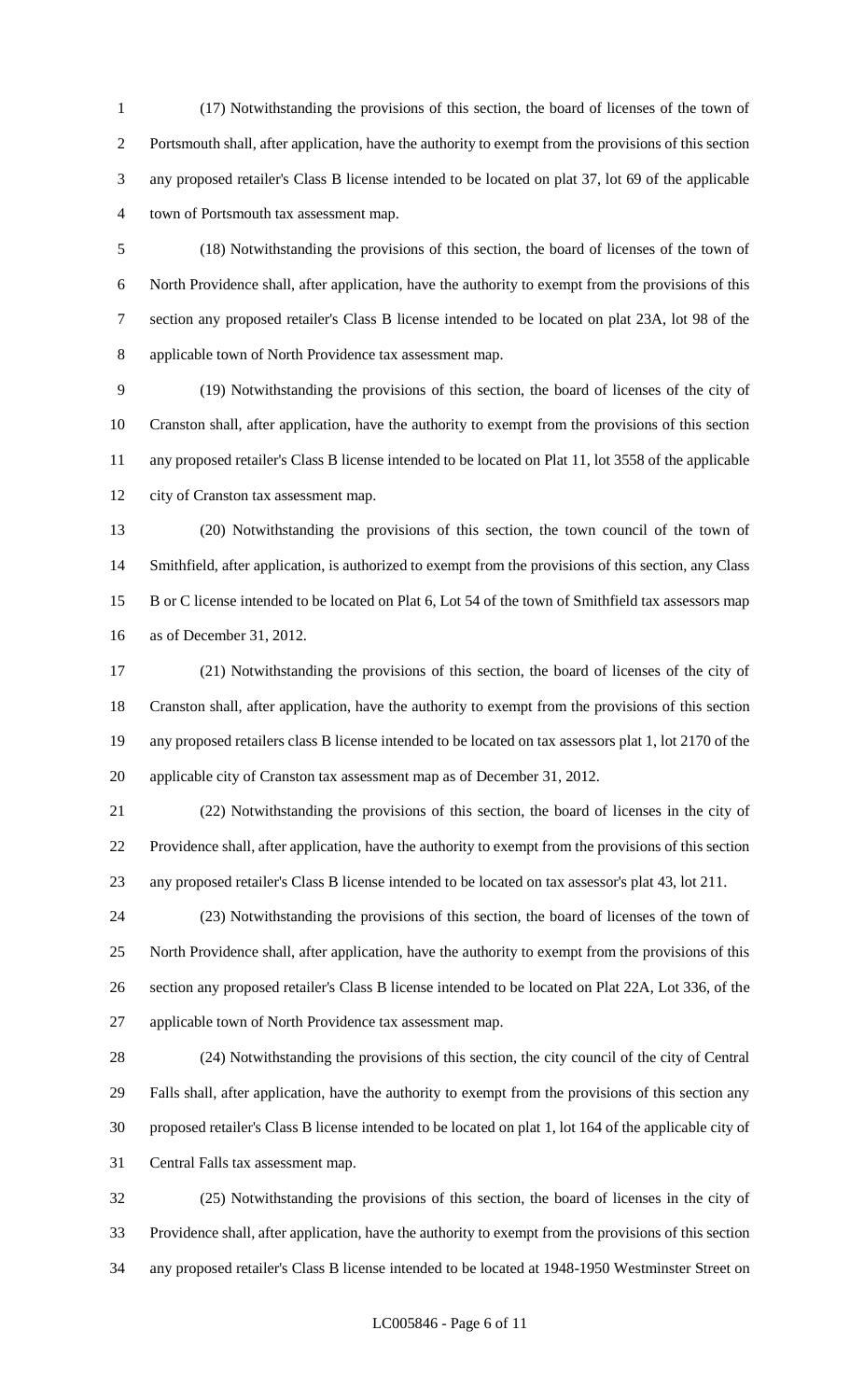plat 35, lot 359 of the applicable city of Providence tax assessment map.

 (26) Notwithstanding the provisions of this section, the town council of the town of Middletown, after application, is authorized to exempt from the provisions of this section, any proposed retailer's Class BV license intended to be located on Plat 107 NW, Lot 55 of the town of Middletown's tax assessor's maps as of December 31, 2014.

 (27) Notwithstanding the provisions of this section, the board of licenses of the city of Providence shall, after application, have the authority to exempt from the provisions of this section any retailer Class B, C or I license intended to be located on Plat 109, Lot 289, of the applicable city of Providence tax assessor's map.

 (28) Notwithstanding the provisions of this section, the board of licenses of the city of Providence shall, after application, have the authority to exempt from the provisions of this section any proposed retailer's Class BV license intended to be located at 226 and 230 Dean Street on plat 25, lot 44 of the applicable city of Providence tax assessment map.

 (29) Notwithstanding the provisions of this section, the board of licenses of the town of East Greenwich shall, after application, have the authority to exempt from the provisions of this section any proposed retailer's Class B license intended to be located at 219 Main Street on map/lot 085 001 212 0000 of the applicable town of East Greenwich tax assessment map.

 (30) Notwithstanding the provisions of this section, the board of licenses of the town of East Greenwich shall, after application, have the authority to exempt from the provisions of this section any proposed retailer's Class B license intended to be located at 137 Main Street on map/lot 085-001-412; 59 Main Street on map/lot 085-001-236; 555 Main Street on map/lot 075-003-084; 74 Cliff Street on map/lot 075-003-040; 609 Main Street on map/lot 075-003-080; 241 Main Street on map/lot 085-001-208; 155 Main Street on map/lot 085-001-222; 149 Main Street on map/lot 085-001-223; and 2 Academy Court on map/lot 085-001-211 of the applicable Town of East Greenwich tax assessment map.

 (31) Notwithstanding the provisions of this section, the board of licenses of the town of Lincoln shall, after application, have the authority to exempt from the provisions of this section any proposed retailers' Class B license intended to be located on tax assessor's plat 10, lot 108, of the Lincoln tax assessor's map as of December 31, 2015.

 (32) Notwithstanding the provisions of this section, the board of licenses of the city of Providence shall, after application, have the authority to exempt from the provisions of this section any proposed retailer's Class C license intended to be located at 215 Dean Street on plat 28, lot 961 of the applicable city of Providence tax assessment map.

(33) Notwithstanding the provisions of this section, the board of licenses in the city of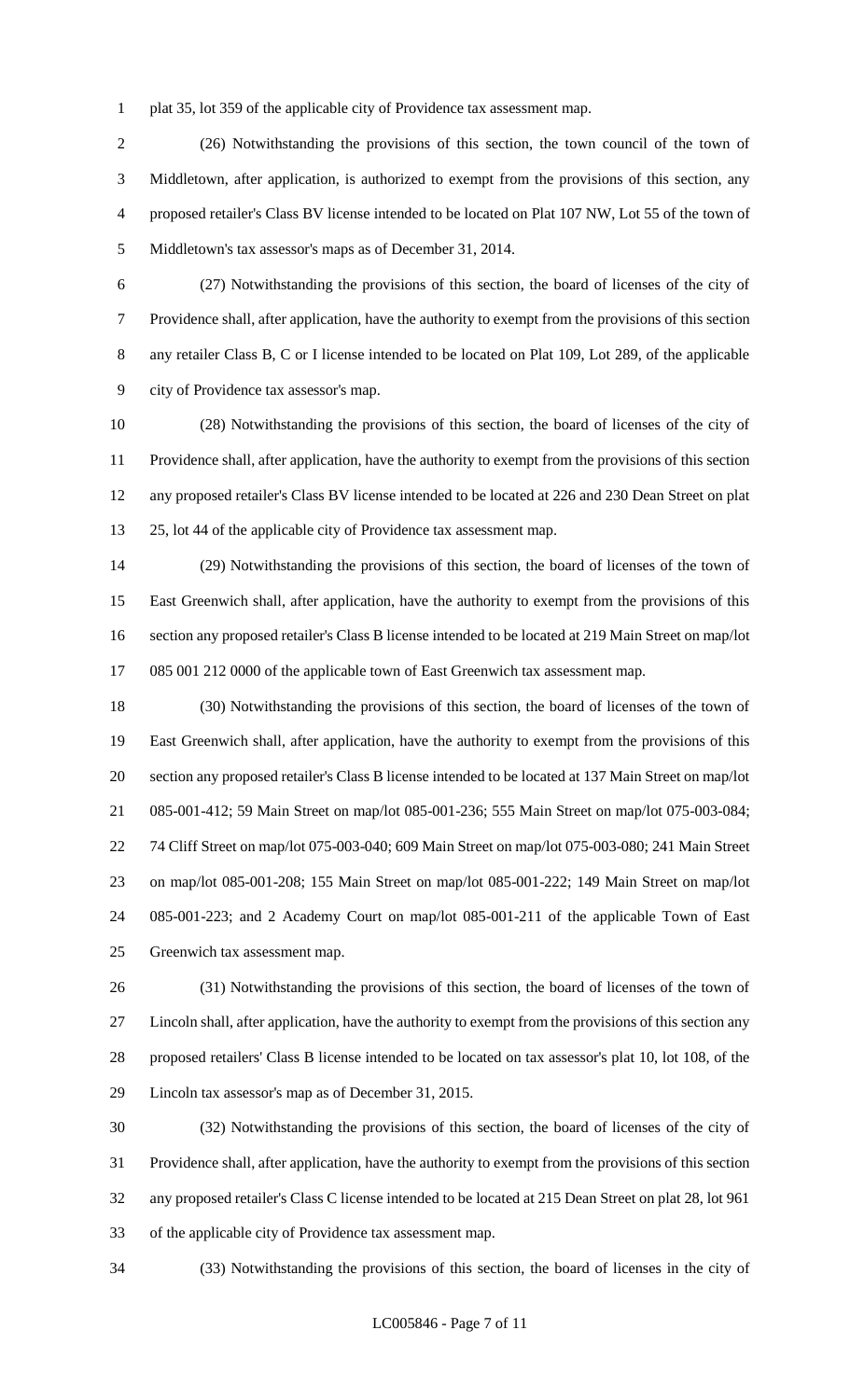Providence shall, after application, have the authority to exempt from the provisions of this section any proposed retailer's Class B license intended to be located at 100-102 Hope Street on plat 16, lot 263 of the applicable city of Providence tax assessment map.

 (34) Notwithstanding the provisions of this section, the board of licenses in the town of Cumberland shall, after application, have the authority to exempt from the provisions of this section any proposed retailer's Class B license intended to be located at 88 Broad Street on Lots 32, 51, and 52 of Plat 2 Cumberland tax assessor's map as of December 31, 2016.

 (35) Notwithstanding the provisions of this section, the board of licenses in the city of Providence shall, after application, have the authority to exempt from the provisions of this section any proposed retailer's Class B license intended to be located at 11 Lowell Avenue, 191 Pocasset Avenue and 187 Pocasset Avenue on Lots 22, 23, and 24 of Plat 108 Providence tax assessor's map as of December 31, 2017.

 (36) Notwithstanding the provisions of this section, the city council in the city of Central Falls shall, after application, have the authority to exempt from the provisions of this section any proposed retailer's Class B license intended to be located on Plat 1, of Lot 171 of the applicable city of Central Falls tax assessment map.

 (37) Notwithstanding the provisions of this section, the board of licenses in the city of Providence shall, after application, have the authority to exempt from the provisions of this section any proposed retailer's Class BV and Class BX license intended to be located at 161 Douglas Avenue on plat 68, lot 201 of the applicable city of Providence tax assessment map.

 (38) Notwithstanding the provisions of this section, the board of licenses in the city of Providence shall, after application, have the authority to exempt from the provisions of this section any proposed retailers' Class B license intended to be located at 1007 Broad Street, Plat 53, Lot 192 of the applicable city of Providence tax assessment map and 1017 Broad Street Plat 53, Lot 582 of the applicable city of Providence tax assessment map.

 (39) Notwithstanding the provisions of this section, the city council in the city of Woonsocket shall, after application, have the authority to exempt from the provisions of this section any proposed retailer's Class B license intended to be located at 122 North Main Street, Map/Lot 130-125-005 of the applicable city of Woonsocket tax assessment map.

 (40) Notwithstanding the provisions of this section, the city council of the city of Woonsocket, after application, is authorized to exempt from the provisions of this section, any proposed retailers' class BV and class BM license intended to be located between 2 Main Street (tax assessor's plat 14, lot 284) and 194 Main Street (tax assessor's plat 14, lot 139).

(41) Notwithstanding the provisions of this section, the board of licenses in the city of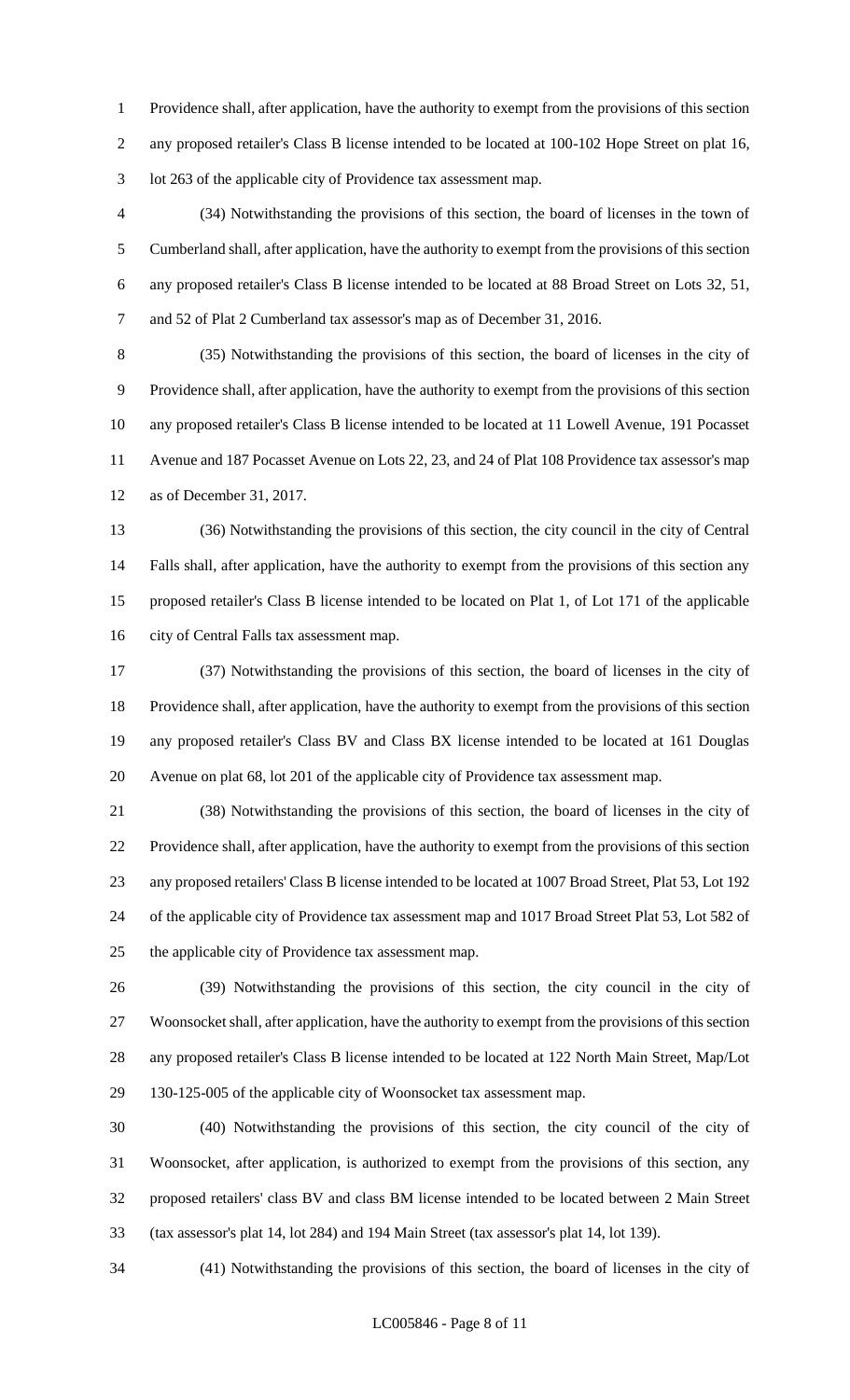Providence shall, after application, have the authority to exempt from the provisions of this section any proposed retailers' Class B license intended to be located at 375 Smith Street, Plat 68, Lot 132 of the applicable city of Providence tax assessment map.

 (42) Notwithstanding the provisions of this section, the board of licenses in the city of Providence shall, after application, have the authority to exempt from the provisions of this section any proposed retailers' Class B license intended to be located at 671 Broadway Street, Plat 35, Lot 566 of the applicable city of Providence tax assessment map.

 (43) Notwithstanding the provisions of this section, the board of licenses in the city of Providence shall, after application, have the authority to exempt from the provisions of this section any proposed retailers' Class B license intended to be located at 464-468 Wickenden Street, also identified as 8 Governor Street, Plat 17, Lot 179 of the applicable city of Providence tax assessment map.

 (44) Notwithstanding the provisions of this section, the town council of the town of Westerly shall, after application, have the authority to exempt from the provisions of this section any proposed retailers' Class B license intended to be located at 114 Granite Street, Westerly, RI 02891, Plat 67, Lot 278 of the applicable town of Westerly tax assessment map.

 (45) Notwithstanding the provisions of this section, the board of licenses in the city of Woonsocket shall, after application, have the authority to exempt from the provisions of this section any proposed retailers' Class B license intended to be located at 43 Railroad Street, Plat 14R, Lot 205 of the applicable city of Woonsocket tax assessment map.

 (46) Notwithstanding the provisions of this section, the board of licenses of the city of Providence shall, after application, have the authority to exempt from the provisions of this section any proposed retailer Class BL license or Class BV license intended to be located at 601 Hartford Avenue, Plat 113, Lot 50 of the applicable city of Providence tax assessment map.

 (47) Notwithstanding the provisions of this section, the town council of the town of Westerly shall, after application, have the authority to exempt from the provisions of this section any proposed retailers' Class B license intended to be located at 169 and 177 Main Street, Westerly, RI 02891, Map 66, Lots 8 and 9 of the applicable town of Westerly tax assessment map.

 (48) Notwithstanding the provisions of this section, the city council of the city of East Providence shall, after application, have the authority to exempt from the provisions of this section any proposed retailers' Class B license intended to be located at 332 Bullock Point Avenue, East Providence, RI 02915, Map 312, Block 12, Parcel 018.00 of the applicable city of East Providence tax assessment map.

(49) Notwithstanding the provisions of this section, the board of license commissioners of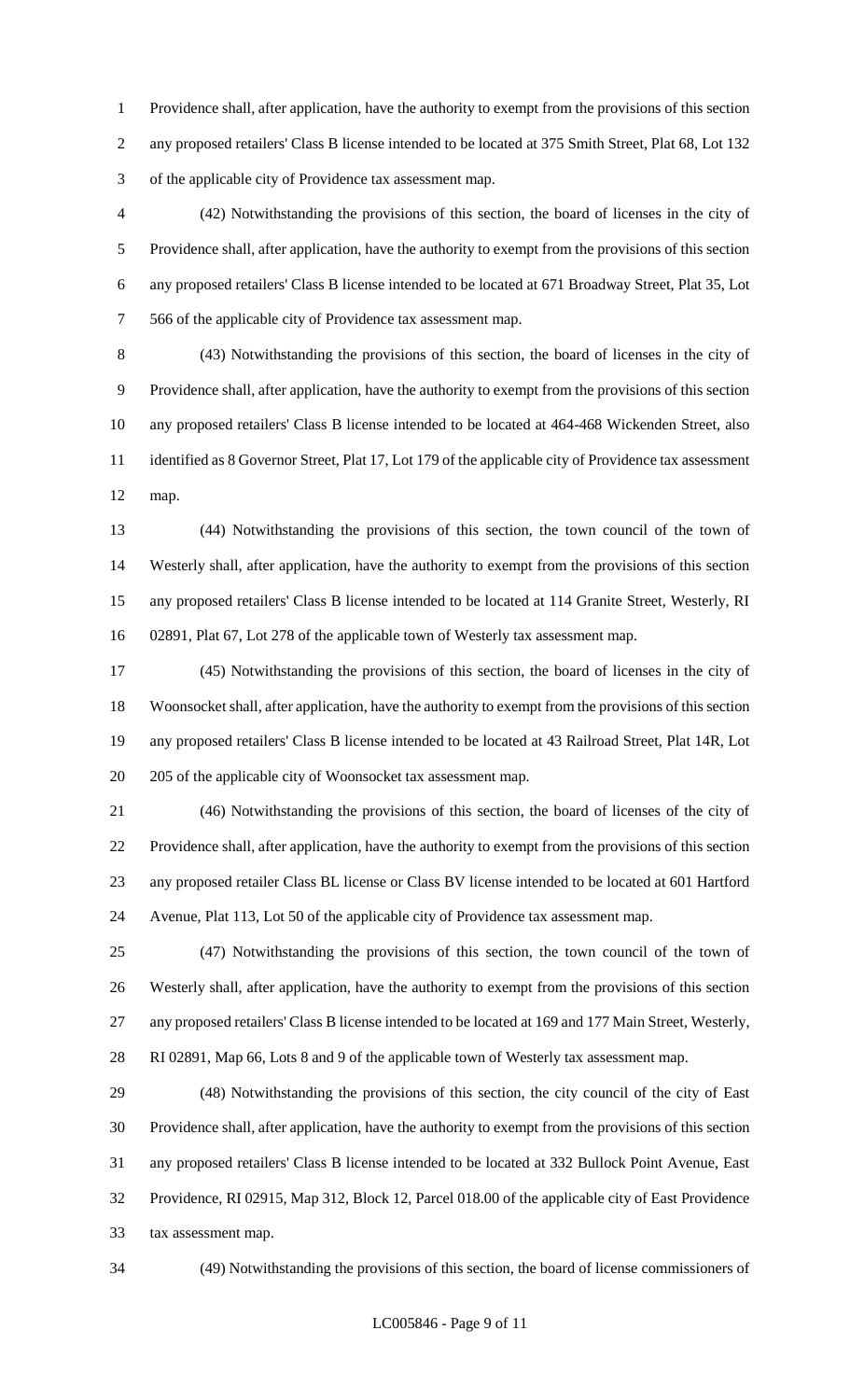the city of Pawtucket shall, after application, have the authority to exempt from the provisions of this section any proposed retailers Class B, C, or N license intended to be located on Plat 54B, Lots 826 and 827; Plat 65B, Lot 662; and Plat 23A, Lots 599, 672, and 673 of the city of Pawtucket tax assessment map existing as of March 1, 2021.

 (50) Notwithstanding the provisions of this section, the board of licenses in the town of Jamestown, after application, has the authority to exempt from the provisions of this section any proposed retailer Class BVL license intended to be located at 53 Narragansett Avenue, Plat 9, Lot 207 of the applicable town of Jamestown tax assessment map.

 (51) Notwithstanding the provisions of this section, the board of licenses of the city of Providence, shall after application, have the authority to exempt from the provisions of this section any proposed retailer Class BV and Class P license intended to be located at 203-209 Douglas Avenue, Plat 68, Lots 83 and 646 of the applicable city of Providence tax assessment map.

 (52) Notwithstanding the provisions of this section, the board of licenses of the city of East Providence shall, after application, have the authority to exempt from the provisions of this section any proposed retailer's Class B license intended to be located at 130 Taunton Avenue, Map 106, Block 6, Parcel 15 of the applicable city of East Providence tax assessment map.

 (53) Notwithstanding the provisions of this section, the town council of the town of Barrington shall, after application, have the authority to exempt from the provisions of this section any proposed retailers' Class B license intended to be located at 305 Sowams Road, Barrington, R.I. 02806, Plat 30, Lot 141 of the applicable town of Barrington tax assessment map.

 (54) Notwithstanding the provisions of this section, the board of licenses of the city of Providence shall, after application, have the authority to exempt from the provisions of this section any proposed retailer Class B license intended to be located at 737 Hope Street, Plat 6, Lot 595 of the applicable city of Providence tax assessment map.

(55) Notwithstanding the provisions of this section, the board of licenses of the city of

26 Providence shall, after application, have the authority to exempt from the provisions of this section

27 any proposed retailer Class B license intended to be located at 12 Governor Street, Plat 17, Lot 180

- 28 of the applicable city of Providence tax assessment map.
- 

SECTION 2. This act shall take effect upon passage.

======== LC005846 ========